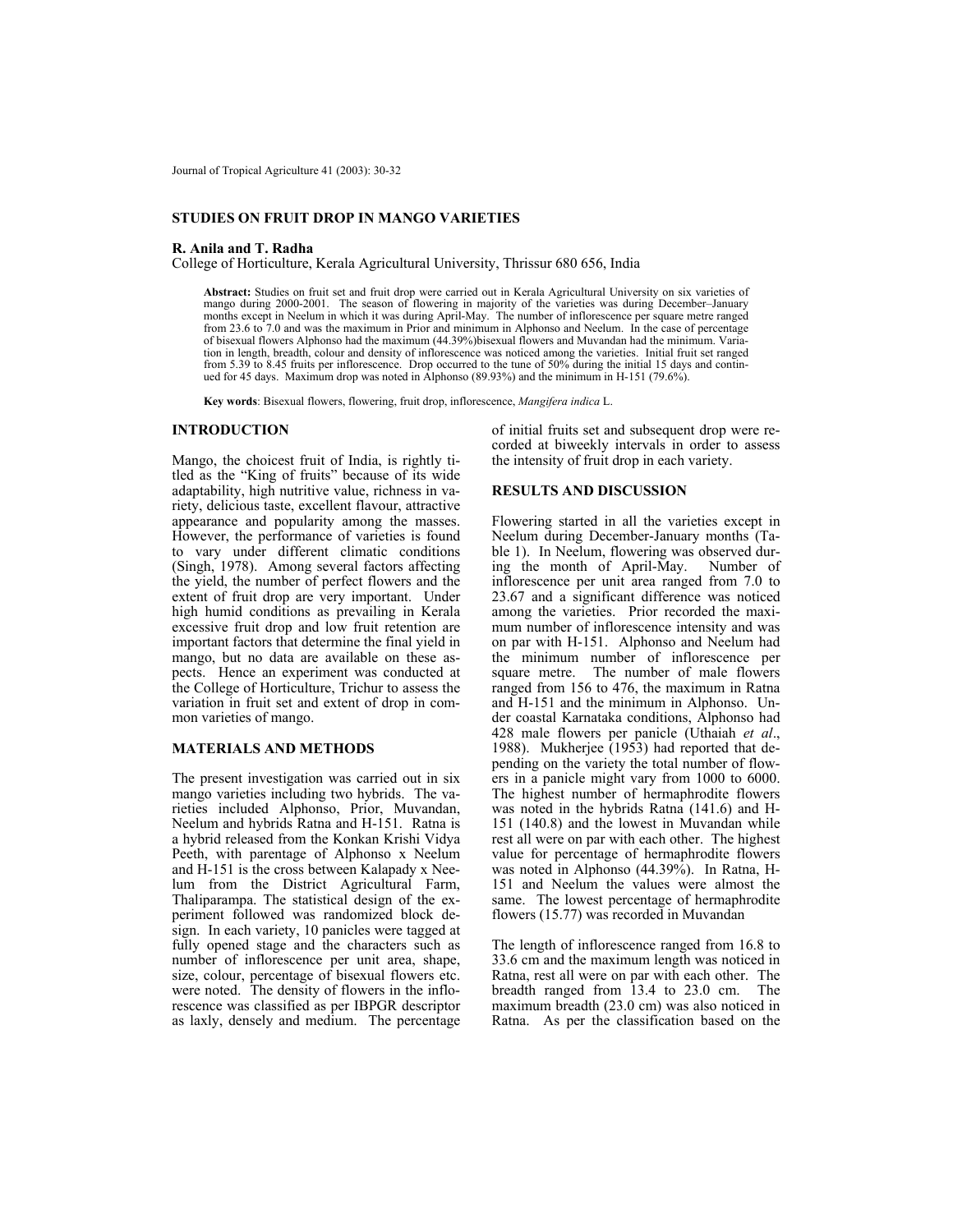| Variety  | Season of<br>flowering | No. of inflores-<br>cence<br>$m^{-2}$ | No. of<br>male flowers | Hermaphrodite<br>flowers / inflorescence |               |  |
|----------|------------------------|---------------------------------------|------------------------|------------------------------------------|---------------|--|
|          |                        |                                       |                        | No.                                      | $\frac{0}{0}$ |  |
| Alphonso | Jan-Feb                | 10.30                                 | (12.19) 156.00         | 67.00                                    | 44.39         |  |
| Prior    | Dec-Jan                | 23.67                                 | $(17.55)$ 312.80       | 97.20                                    | 32.19         |  |
| Muvandan | Jan-Feb                | 18.33                                 | $(14.42)$ 211.20       | 33.20                                    | 15.77         |  |
| Neelum   | Apr-May                | 7.00                                  | $(15.02)$ 226.00       | 98.60                                    | 42.92         |  |
| Ratna    | Jan-Feb                | 18.67                                 | $(21.06)$ 476.00       | 141.60                                   | 34.15         |  |
| $H-151$  | Dec-Jan                | 20.30                                 | $(20.81)$ 441.00       | 140.80                                   | 33.08         |  |
| CD(0.05) |                        | 4.36                                  | 8.14                   | 77.70                                    | 19.17         |  |

Table 1. Inflorescence characters of mango varieties

Values in parentheses denote  $\sqrt{x} + 0.5$  transformed values

| Variety  | Inflorescence<br>length (cm) | Inflorescence<br>breadth (cm) | Density of flow-<br>ers/inflores-<br>cence | Colour of<br>rachis       | Shape of inflo-<br>rescence | Hairiness      |  |
|----------|------------------------------|-------------------------------|--------------------------------------------|---------------------------|-----------------------------|----------------|--|
| Alphonso | 16.80                        | 13.40                         | Densely                                    | Light red                 | Pyramidal                   | Slightly hairy |  |
| Prior    | 21.00                        | 15.40                         | Densely                                    | Light green               | Broadly py-<br>ramidal      | Hairy          |  |
| Muvandan | 20.00                        | 15.40                         | Medium densely                             | Light red                 | Pyramidal                   | Absent         |  |
| Neelum   | 22.00                        | 16.20                         | Laxly                                      | Green with<br>red patches | Pyramidal                   | Absent         |  |
| Ratna    | 33.60                        | 23.00                         | Laxly                                      | Dark red                  | Conical                     | Slightly hairy |  |
| $H-151$  | 24.80                        | 18.40                         | Laxly                                      | Light green               | Pyramidal                   | Absent         |  |
| CD(0.05) | 14.66                        | 11.45                         |                                            |                           |                             |                |  |

Table 1. Inflorescence characters of mango varieties (continued)

density of flowers in the inflorescence, H-151, Muvandan and Ratna fell into the group laxly flowered, whereas Prior and Alphonso were in the densely flowered group. Neelum had medium dense inflorescence. The colour of rachis ranged from light green to dark red. Alphonso and Muvandan had light red coloured inflorescence, light green colour was noticed in the case of Prior and H-151. Neelum had green with red patches and dark red coloured inflorescence was seen in Ratna. Conical to broadly pyramidal shapes could be noticed in the varieties. Alphonso, H-151, Neelum and Muvandan had inflorescence with pyramidal shape, whereas Prior had broadly pyramidal and Ratna, conical shaped inflorescence. Prior had hairy inflorescence and Alphonso and Ratna slightly hairy ones. Hairs were absent in H-151, Muvandan and Neelum.

The data on fruit drop was taken at biweekly intervals. Initial set ranged from 5.39 to 8.45 fruits per inflorescence (Table 2). In all the varieties maximum fruit drop was seen during the initial 15 days after fruit set. Naik and Rao (1943) had opined that the first two weeks were the most important from the point of view of fruit shedding in mango. According to Thimmappaiah and Suman (1987) fruit set at 15th day ultimately determined the yield and was significantly correlated with retention and yield. The initial drop was due to the internal competition between large number of small fruits initially formed and some incompletely fertilized ovules also dropped. During the course of development there was a gradual reduction in the drop and it ceased by 45th day.

 A significant difference could be noticed between the first, second and third fortnights after fruit set in terms of fruit drop. However, no particular pattern could be noticed between the sides of the trees in terms of fruit drop intensity. During the second fortnight of development, maximum drop was seen in Alphonso (28.54%) and minimum in H-151 (12.68%). During the third fortnight, drop intensity to the tune of 6.03 to 12.06 per cent could be noticed in the varieties. In the overall drop percentage, which ranged from 79.65 in H-151 to 89.93 in